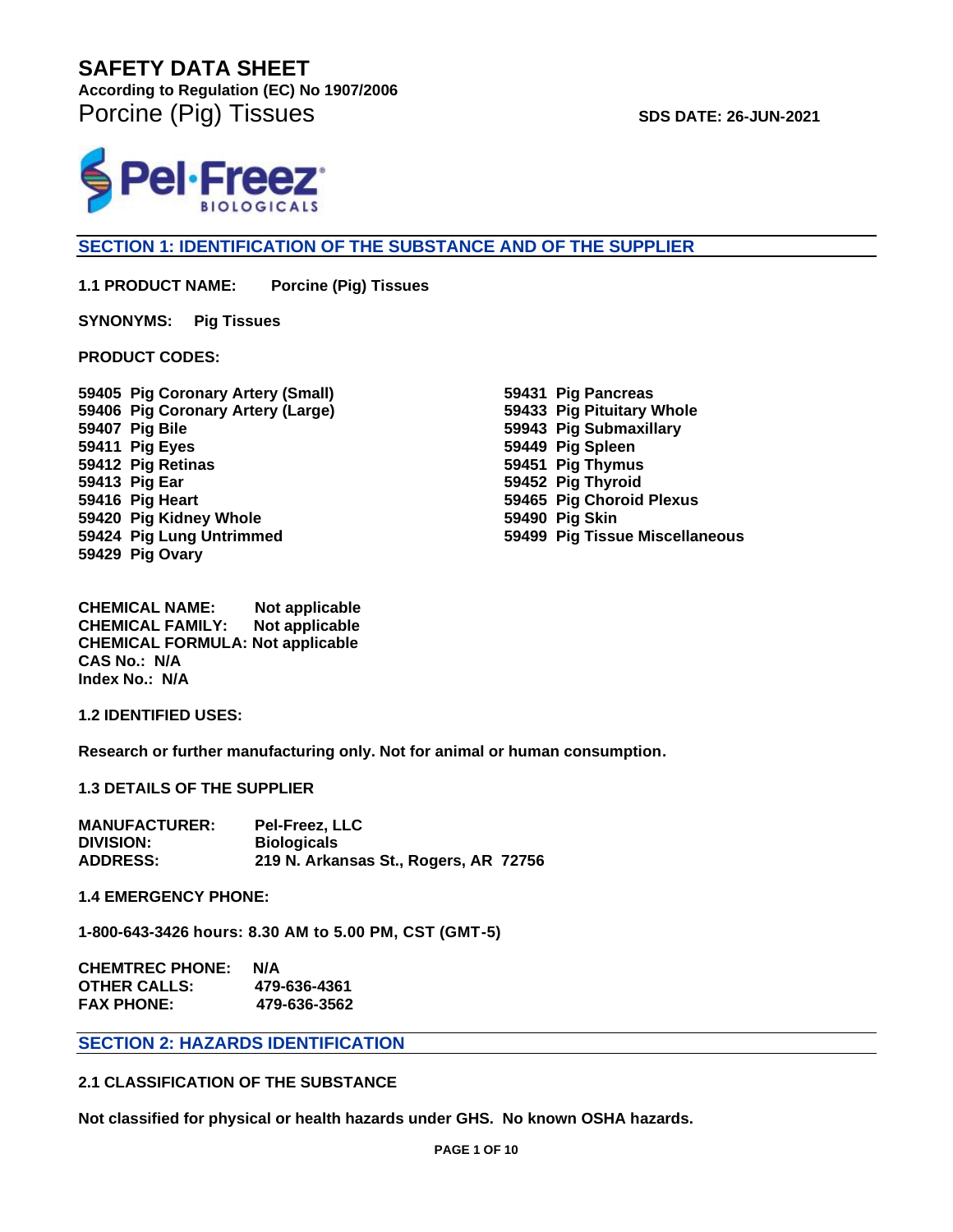# **SAFETY DATA SHEET According to Regulation (EC) No 1907/2006**  Porcine (Pig) Tissues **SDS DATE: 26-JUN-2021**

**HMIS CLASSIFICATION: Health Hazard: 0 Flammability: 0 Physical hazards: 0**

**NFPA RATING: Health Hazard: 0 Fire: 0 Reactivity hazard: 0**

#### **POTENTIAL HEALTH EFFECTS**

**EYES:** May cause eye irritation. **SKIN:** May cause skin irritation. **INGESTION:** May be harmful if swallowed. **INHALATION:** May cause irritation of respiratory tract

**ACUTE HEALTH HAZARDS:** Not determined

#### **CHRONIC HEALTH HAZARDS:** Not determined

## **MEDICAL CONDITIONS GENERALLY AGGRAVATED BY EXPOSURE:** Not Determined

**CARCINOGENICITY OSHA:** Not determined **ACGIH:** Not determined **NTP:** Not determined **IARC:** Not determined **OTHER:** Not determined

#### **2.2 LABEL ELEMENTS**

**Hazard pictograms:** N/A

**Signal word:** N/A

**Hazard statements:** N/A

**Precautionary statements:** N/A

**Supplemental Hazard information:** N/A

**2.3 OTHER HAZARDS: N/A**

## **SECTION 3: COMPOSITION**

#### **3.1 INGREDIENTS**

**Ingredient Name: Percentage of total ingredients%**

**No ingredients are hazardous according to OSHA criteria.**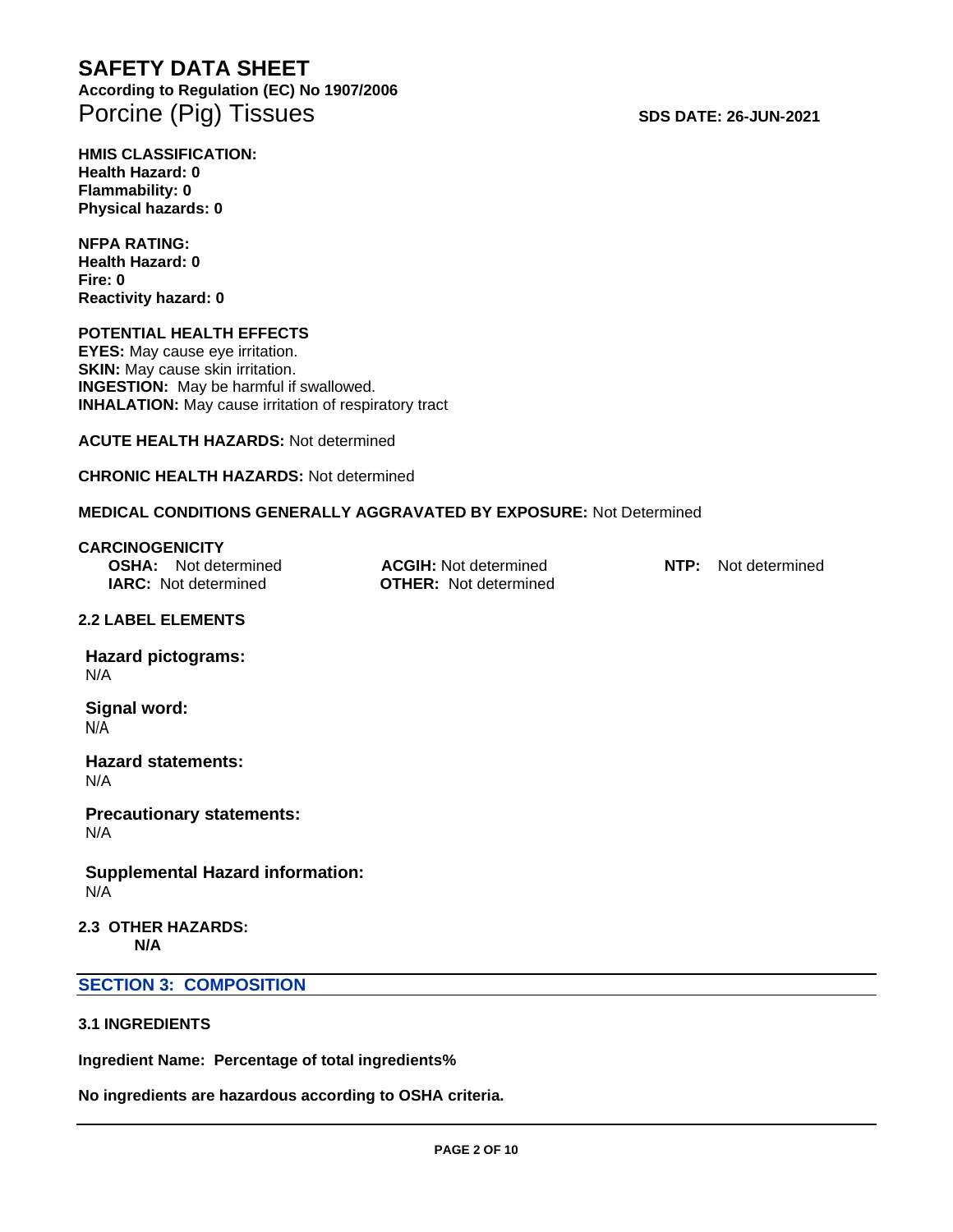#### **4.1 DESCRIPTION OF FIRST AID MEASURES**

**EYES:** In the case of contact with eyes, flush eyes with plenty of water as a precaution.

**SKIN:** Wash with plenty of soap and water.

**INGESTION:** Rinse mouth with water.

**INHALATION:** Move to fresh air. If not breathing give artificial respiration.

#### **NOTES TO PHYSICIANS OR FIRST AID PROVIDERS:** None

#### **SECTION 4 NOTES: N/A**

#### **SECTION 5: FIRE-FIGHTING MEASURES**

#### **5.1 EXTINGUISHING MEDIA:**

**Suitable extinguishing media:** Use dry chemical, CO2, water spray or appropriate foam. If in a laboratory setting, follow laboratory fire suppression procedures.

**Unsuitable extinguishing media:** None

#### **5.2 SPECIAL FIRE FIGHTING PROCEDURES:** None known

#### **5.3 ADVICE FOR FIRE-FIGHTERS**

**Hazardous decomposition products:** Thermal decomposition can lead to release of irritating gases and vapors such as carbon oxides.

**FLAMMABLE LIMITS IN AIR, (% BY VOLUME) UPPER:** Not Determined **LOWER:** Not Determined

#### **FLASH POINT:**

 **F:** Not Determined  **C:** Not Determined **METHOD USED:** N/A

#### **AUTOIGNITION TEMPERATURE:**

 **F:** Not Determined

 **C:** Not Determined

#### **NFPA HAZARD CLASSIFICATION**

 **HEALTH:** Not Determined **FLAMMABILITY:** Not Determined **REACTIVITY:** Not Determined  **OTHER:** Not Determined

#### **HMIS HAZARD CLASSIFICATION**

 **HEALTH:** Not Determined **FLAMMABILITY:** Not Determined **REACTIVITY:** Not Determined  **PROTECTION:** Not Determined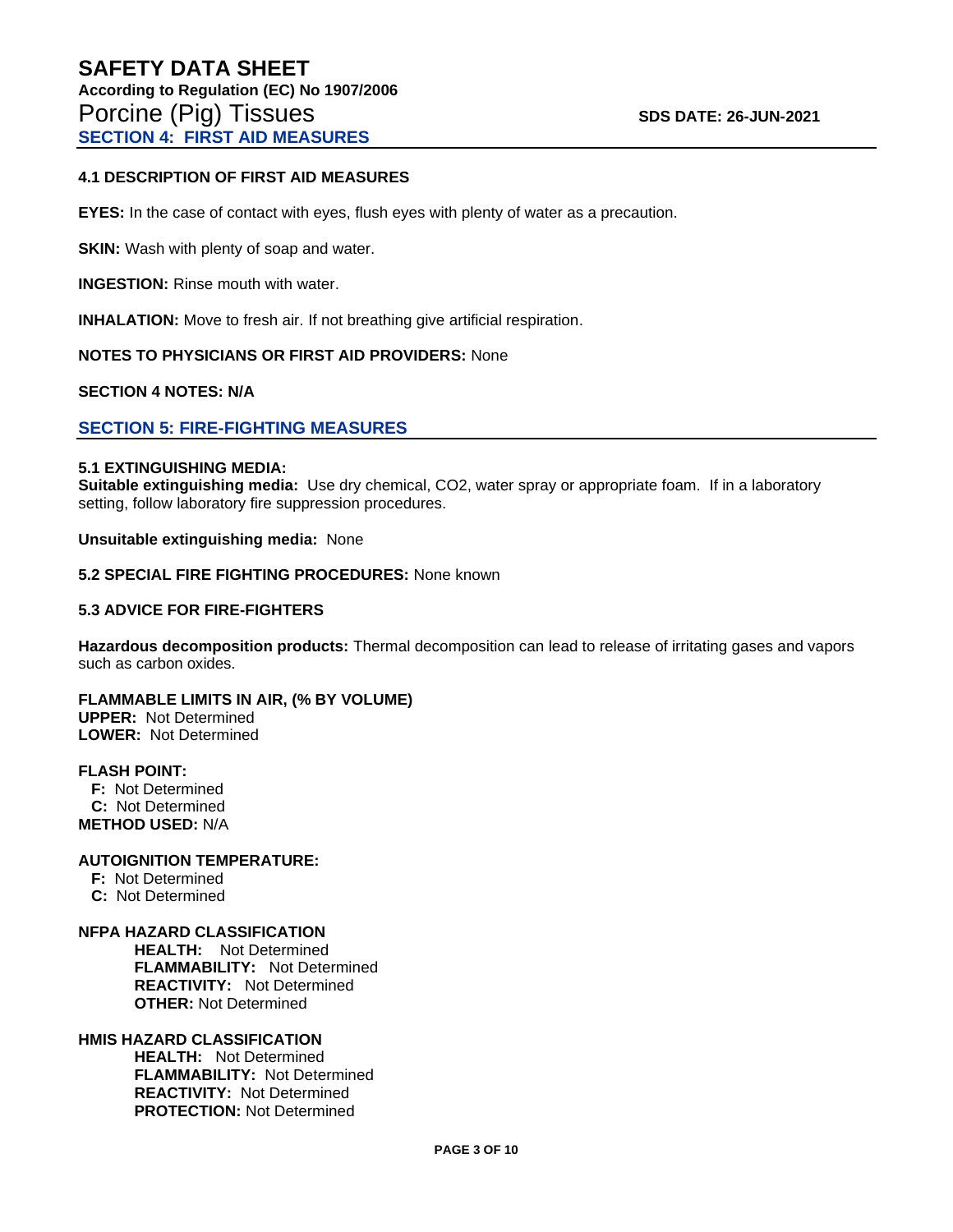# **SECTION 6: ACCIDENTAL RELEASE MEASURES**

#### **6.1 PERSONAL PRECAUTIONS, PROTECTIVE EQUIPMENT AND EMERGENCY PROCEDURES**

#### **For non-emergency personnel**

Protective equipment: Wear gloves and lab coat, or other protective covering. Emergency procedures: Stop the spill. Contain with inert absorbent material. Sweep up or shovel. Keep in suitable closed containers for disposal. Wash spill site after pick up is complete.

#### **For emergency responders**

Personal protective equipment: Wear gloves and lab coat, or other protective covering

**6.2 ENVIRONMENTAL PRECAUTIONS: N/A**

# **6.3 METHODS AND MATERIAL FOR CONTAINMENT AND CLEANING UP**

**For containment:** Contain with inert absorbent material. Sweep up or shovel. Keep in suitable closed containers for disposal.

**For cleaning up:** Wash spill site after pick up is complete.

**Other information: N/A**

# **SECTION 7: HANDLING AND STORAGE**

 **PRECAUTIONS:** Use only in area provided with appropriate exhaust ventilation. Wear personal protective equipment.

# **7.1 PRECAUTIONS FOR SAFE HANDLING**

**Protective measures:**

**Advice on safe handling:** N/A

**Fire preventions:** N/A

**Aerosol and dust generation preventions:** N/A

**Environmental precautions:** N/A

#### **7.2 CONDITIONS FOR SAFE STORAGE, INCLUDING ANY INCOMPATIBILITIES**

**Technical measures and storage conditions:** Store refrigerated or frozen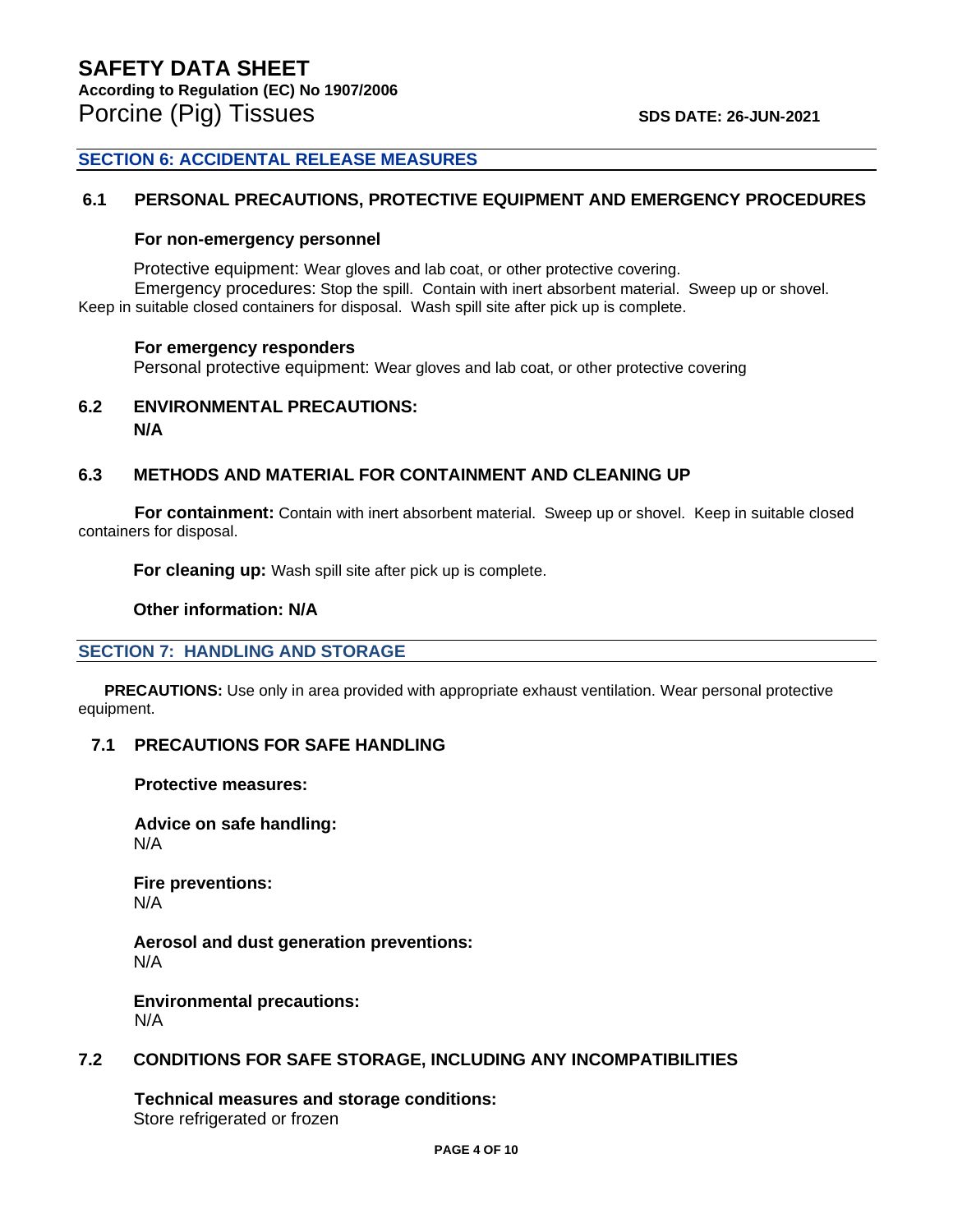# **According to Regulation (EC) No 1907/2006**

Porcine (Pig) Tissues **SDS DATE: 26-JUN-2021** 

# **Packaging materials:**

Leak proof materials

#### **Requirements for storage rooms and vessels: N/A**

**Hints on storage assembly:**

# **Storage class:** N/A

#### **Materials to avoid:** N/A

**Further information on storage conditions:** N/A

# **7.3 SPECIFIC END USES:**

# **Recommendations:** For research or further manufacturing. Not for consumption.

# **SECTION 8: EXPOSURE CONTROLS/PERSONAL PROTECTION**

**Contains no substances with occupational exposure limit values**

# **8.1 CONTROL PARAMETERS**

#### **8.1.1 OCCUPATIONAL EXPOSURE LIMITS:** Not determined

# **8.1.2 BIOLOGICAL LIMIT VALUES:**

N/A

# **8.2 EXPOSURE CONTROLS**

# **8.2.1 APPROPRIATE ENGINEERING CONTROLS:**

Ensure adequate ventilation.

# **8.2.2 PERSONAL PROTECTIVE EQUIPMENT:**

**VENTILATION:** Ensure adequate ventilation.

# **RESPIRATORY PROTECTION:** None

**EYE PROTECTION:** Safety Glasses if appropriate

**SKIN PROTECTION: PVC or nitrile disposable gloves** 

# **OTHER PROTECTIVE CLOTHING OR EQUIPMENT:** None.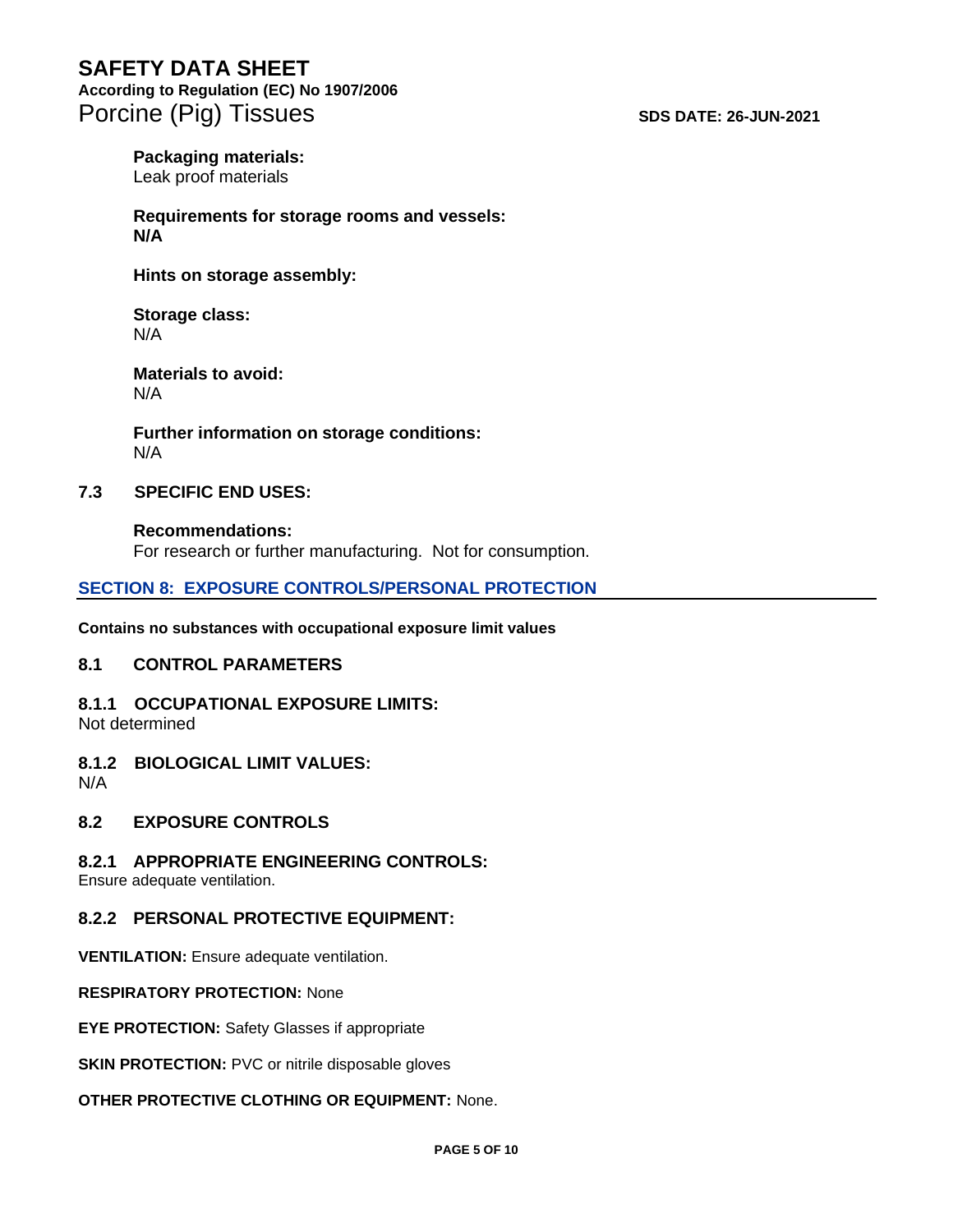#### **8.2.3 ENVIRONMENTAL EXPOSURE CONTROLS:** N/A

# **Consumer exposure control**

Measures related to consumer uses of the substance (as such or in mixtures): None

Measures related to the service life of the substance in articles: None

# **SECTION 9: PHYSICAL AND CHEMICAL PROPERTIES**

# **9.1 INFORMATION ON BASIC PHYSICAL AND CHEMICAL PROPERTIES**

| pH AS SUPPLIED: Not applicable<br>pH (Other): Not applicable<br><b>BOILING POINT: Not Determined</b><br><b>F:</b> Not Determined<br>C: Not Determined |  |  |
|-------------------------------------------------------------------------------------------------------------------------------------------------------|--|--|
| <b>MELTING POINT: Not Determined</b><br><b>F:</b> Not Determined<br><b>C:</b> Not Determined                                                          |  |  |
| <b>FREEZING POINT:</b><br><b>F:</b> Not Determined<br>$\mathbf{C}$ :<br>Not Determined                                                                |  |  |
| VAPOR PRESSURE (mmHg) @: Not Determined<br><b>F:</b> Not Determined<br>C:<br>Not Determined                                                           |  |  |
| <b>VAPOR DENSITY (AIR = 1) <math>@:</math> Not Determined</b><br><b>F:</b> Not Determined<br>C:<br>Not Determined                                     |  |  |
| <b>SPECIFIC GRAVITY (H2O = 1) @: Not Determined</b><br><b>F:</b> Not Determined<br>C:<br>Not Determined                                               |  |  |
| <b>EVAPORATION RATE: Not Determined</b>                                                                                                               |  |  |
| <b>BASIS (=1):</b> Not Determined                                                                                                                     |  |  |
| <b>SOLUBILITY IN WATER: Soluble</b>                                                                                                                   |  |  |
| <b>PERCENT SOLIDS BY WEIGHT:</b><br><b>PERCENT VOLATILE: Not Determined</b><br><b>C:</b> Not Determined<br><b>BY WT/ BY VOL @</b> F: Not Determined   |  |  |
| <b>VOLATILE ORGANIC COMPOUNDS (VOC): Not Determined</b>                                                                                               |  |  |
| <b>WITH WATER: Not Determined</b><br><b>LBS/GAL</b><br><b>WITHOUT WATER:</b><br>Not Determined<br><b>LBS/GAL</b>                                      |  |  |
| <b>MOLECULAR WEIGHT: Not Determined</b><br>VISCOSITY@: Not Determined<br>C: Not Determined<br><b>F:</b> Not Determined                                |  |  |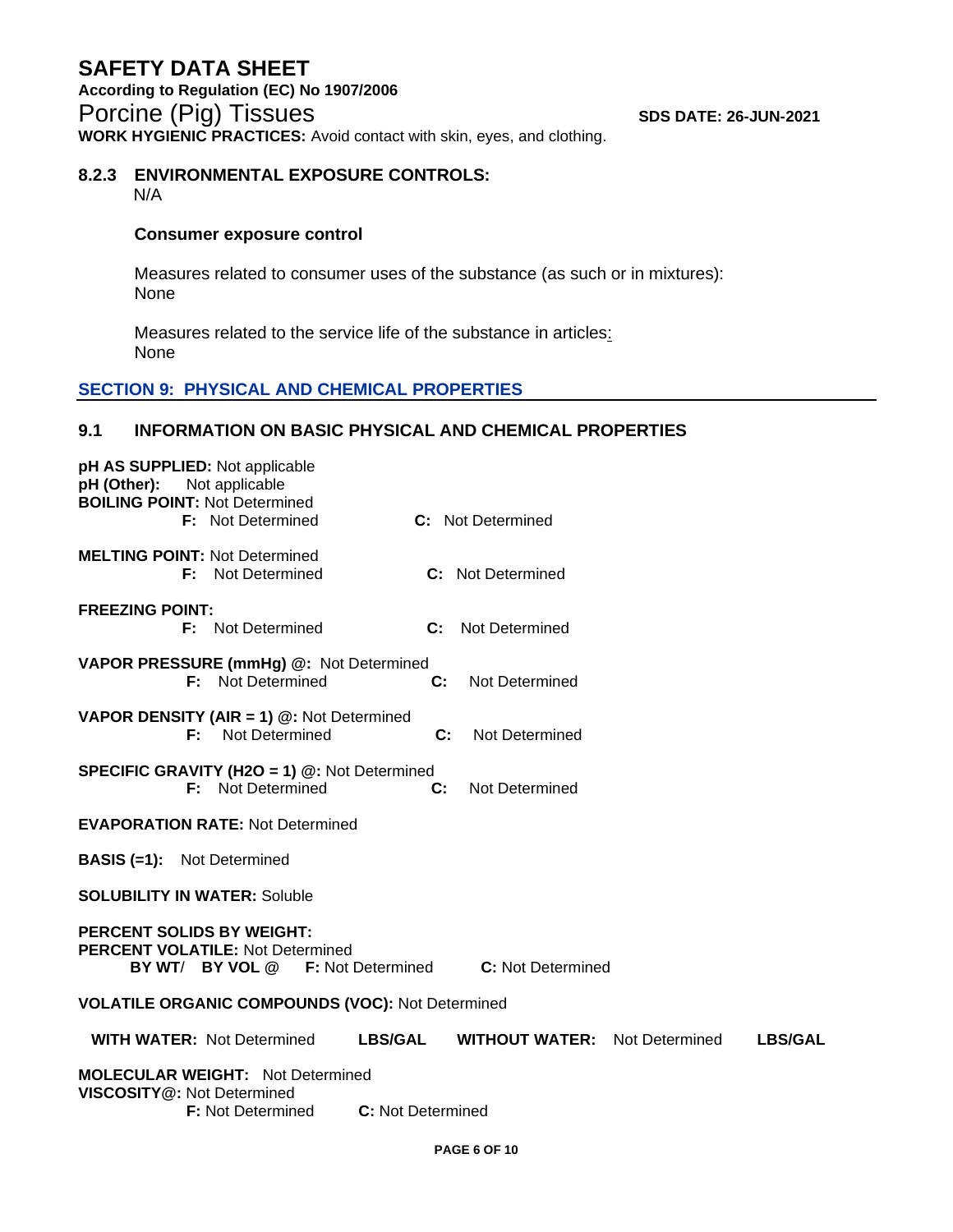**According to Regulation (EC) No 1907/2006**  Porcine (Pig) Tissues **SDS DATE: 26-JUN-2021 9.2 OTHER INFORMATION:**

**Physical hazards:**

# **Explosives**

Not applicable

# **Flammable gases**

Not applicable

# **Flammable aerosols**

Not applicable

# **Oxidising gases**

Not applicable

# **Gases under pressure**

Not applicable

# **Flammable liquids**

Not applicable

# **Flammable solids**

Not applicable

# **Self-reactive substances and mixtures**

Not applicable

# **Pyrophoric liquids**

Not applicable

# **Pyrophoric solids**

Not applicable

# **Self-heating substances and mixtures**

Not applicable

# **Substances or mixtures which, in contact with water emit flammable gases**

Not applicable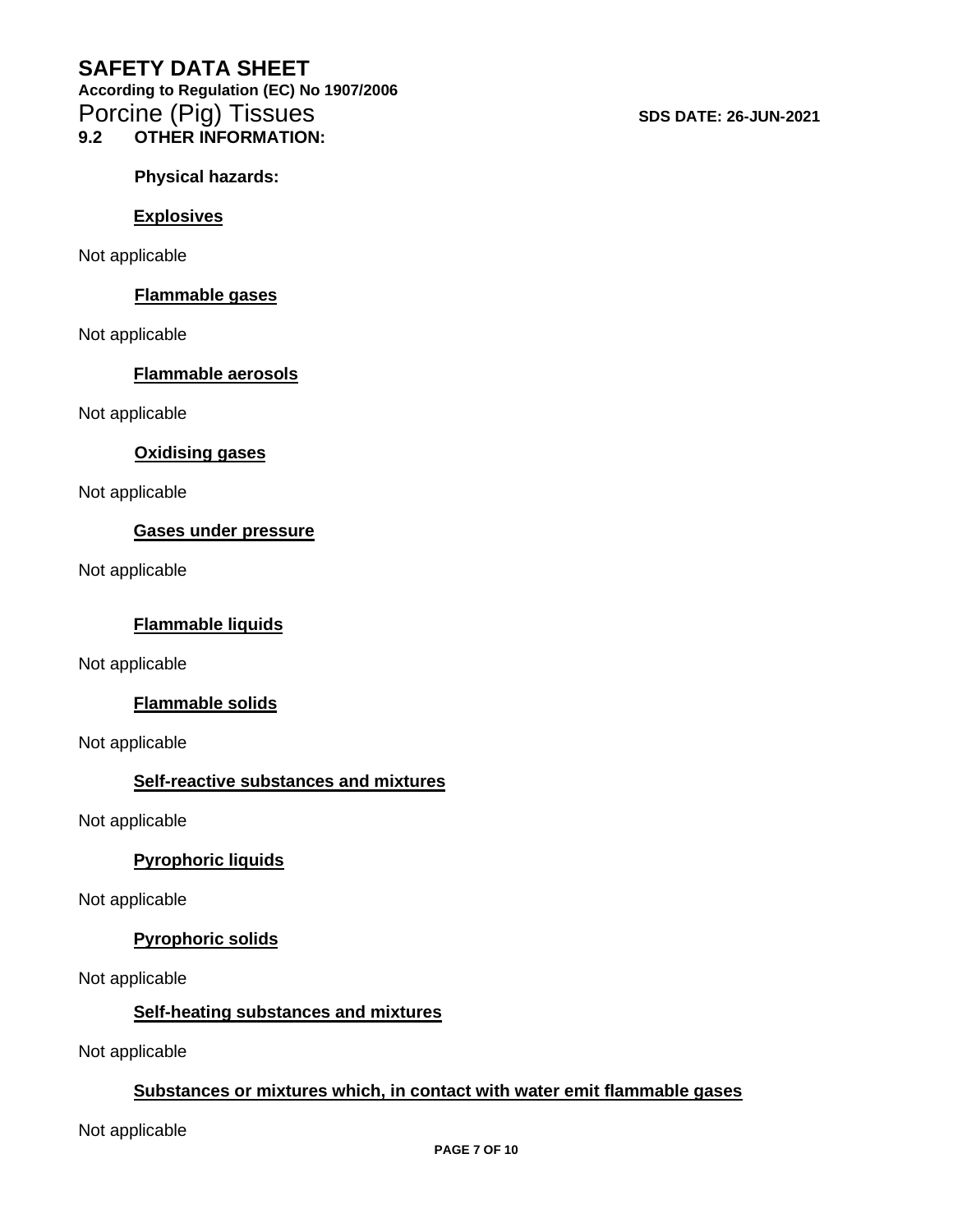**According to Regulation (EC) No 1907/2006**  Porcine (Pig) Tissues **SDS DATE: 26-JUN-2021** 

# **Oxidising liquids**

Not applicable

# **Oxidising solids**

Not applicable

# **Organic peroxides**

Not applicable

# **Metal corrosion**

Not applicable

# **SECTION 10: STABILITY AND REACTIVITY**

# **10.1 REACTIVITY**

None under normal processing

#### **10.2 CHEMICAL STABILITY**

Stable for up to 1 year when stored under recommended conditions.

# **10.3 POSSIBILITY OF HAZARDOUS REACTIONS**

None under normal processing

# **10.4 CONDITIONS TO AVOID:**

Exposure to air, moisture, or high temperatures over long periods

# **10.5 INCOMPATIBLE MATERIALS:**

Strong Oxidizing agents

# **10.6 HAZARDOUS DECOMPOSITION PRODUCTS:**

Thermal decomposition can lead to release of irritating gases and vapors such as carbon oxides.

#### **SECTION 11: TOXICOLOGICAL INFORMATION**

**TOXICOLOGICAL INFORMATION:** No data is available for this product.

# **SECTION 12: ECOLOGICAL INFORMATION**

# **ECOLOGICAL INFORMATION:**

| <b>Mobility:</b>            | No data available |
|-----------------------------|-------------------|
| <b>Bioaccumulation:</b>     | No data available |
| <b>Ecotoxicity effects:</b> | No data available |
| <b>Aquatic toxicity:</b>    | No data available |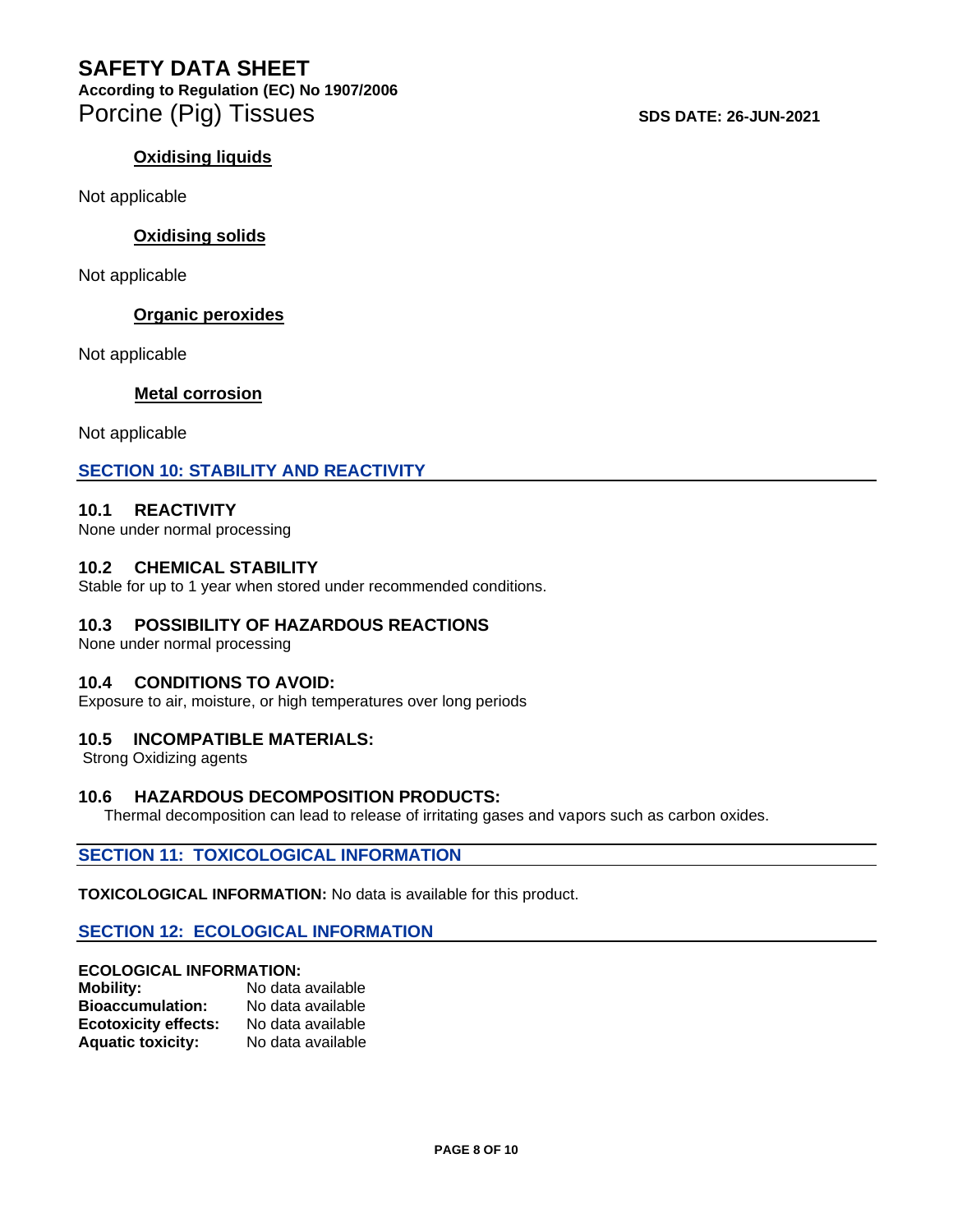**WASTE FROM RESIDUES / UNUSED PRODUCTS:** Waste disposal must be in accordance with appropriate Federal, State, and local regulations. This product, if unaltered by use, may be disposed of by treatment at a permitted facility or as advised by your local hazardous waste regulatory authority. Residue from fires extinguished with this material may be hazardous.

**CONTAMINATED PACKAGING:** Do not re-use empty containers.

**RCRA HAZARD CLASS:** Not determined.

#### **SECTION 14: TRANSPORT INFORMATION**

**U.S. DEPARTMENT OF TRANSPORTATION PROPER SHIPPING NAME: HAZARD CLASS:** No dangerous goods class allocated **ID NUMBER:** Not regulated **PACKING GROUP:** None **LABEL STATEMENT:** None

**WATER TRANSPORTATION PROPER SHIPPING NAME: HAZARD CLASS:** No dangerous goods class allocated **ID NUMBER:** Not regulated  **PACKING GROUP:** None **LABEL STATEMENTS:** None

**AIR TRANSPORTATION PROPER SHIPPING NAME: HAZARD CLASS:** No dangerous goods class allocated **ID NUMBER:** Not regulated  **PACKING GROUP:** None **LABEL STATEMENTS:** None

**OTHER AGENCIES:** Not Applicable

**SECTION 15: REGULATORY INFORMATION**

**U.S. FEDERAL REGULATIONS TSCA (TOXIC SUBSTANCE CONTROL ACT):** Not Applicable

 **CERCLA (COMPREHENSIVE RESPONSE COMPENSATION, AND LIABILITY ACT):** Not Applicable

 **SARA TITLE III (SUPERFUND AMENDMENTS AND REAUTHORIZATION ACT):** Not Applicable

**311/312 HAZARD CATEGORIES:** Not Applicable

**313 REPORTABLE INGREDIENTS:** Not Applicable

**STATE REGULATIONS:** Not Applicable

**INTERNATIONAL REGULATIONS:** Not Applicable